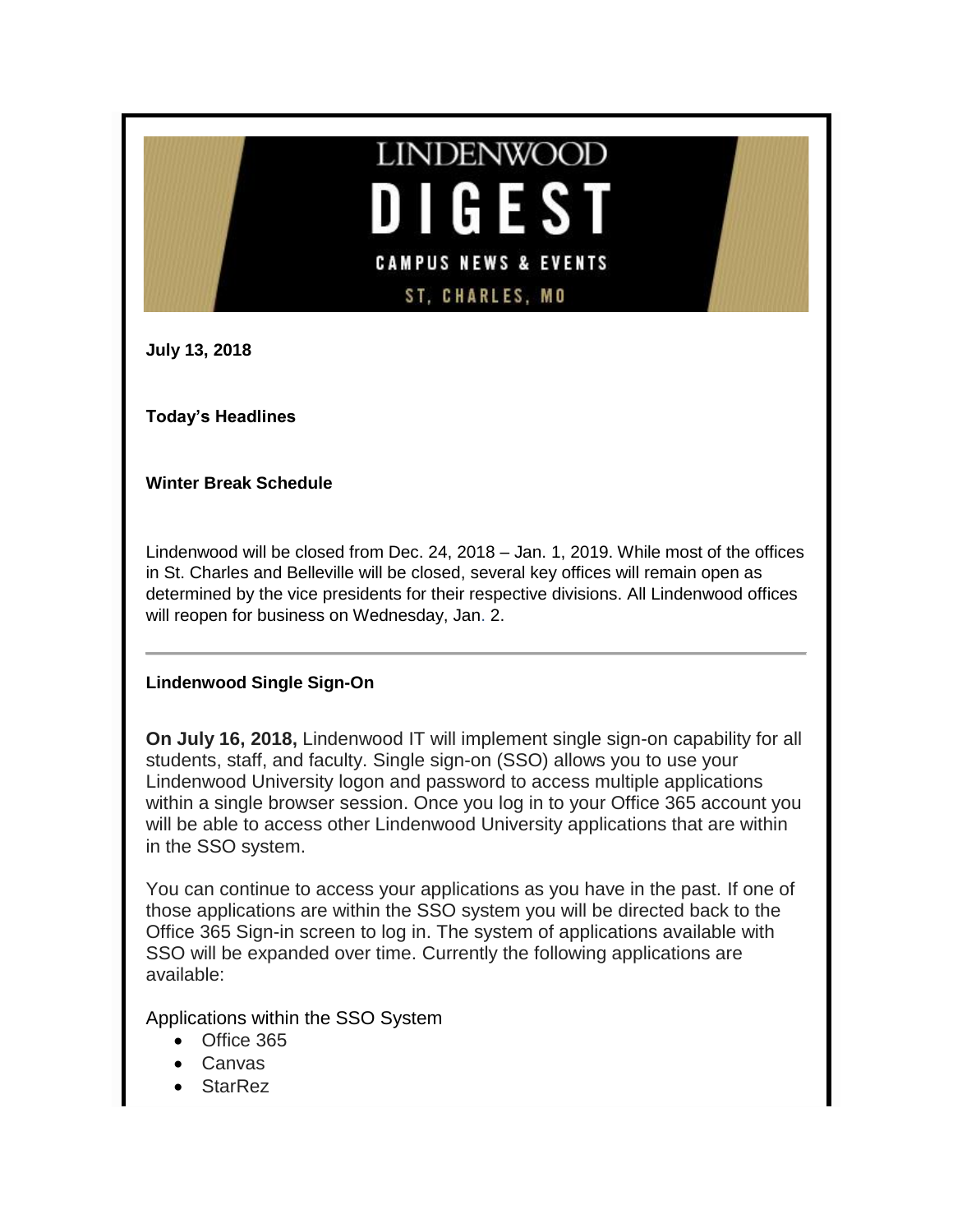• TeamDynamix

# Benefits of SSO

- Reduces the number of required logins
- Reminds you when a password is about to expire
- Provides enhanced security within all Lindenwood SSO applications

# Getting Started

1. Go to your Office 365 account or any other application in the SSO system (Canvas, StarRez, or TeamDynamix).

2. If accessing other SSO system applications other than Office 365, you will be directed back to the Office 365 sign-in page.

3. You must use your email address as your username [\(username@lindenwood.edu\)](mailto:username@lindenwood.edu) and enter your password.

Once logged in, you will be able to access all applications in the SSO system within the same browser.

Protect Your Account

- Logout of the system when done
- Always close your browser

This will ensure a secure and complete logout of your session.

**Remember:** Systems could be accessible without re-entering a username or password when you do not close your browser tabs or windows. **Log out** to end your session. It is extremely important to always protect your password.

If you have questions about your account, please contact the help desk at [helpdesk@lindenwood.edu](mailto:helpdesk@lindenwood.edu) or call (636) 255-5100.

# **Deadline Approaching for Move In Volunteers**

A friendly reminder: If you'd like to serve as a Move-In Volunteer, please sign up via the link on the home page of Involve U by Friday, July 24.

Move-In for new students will be Wednesday, August 22, from 9 a.m. – 2 p.m. Move-In Day volunteering for faculty/staff will be split into one-hour shifts. During your shift, we will be using you to greet and welcome students, give directions, answer questions, or even help move them in! On Move-In Day, you will check in at main entrance of Evans Commons and be given your assignment and your shirt.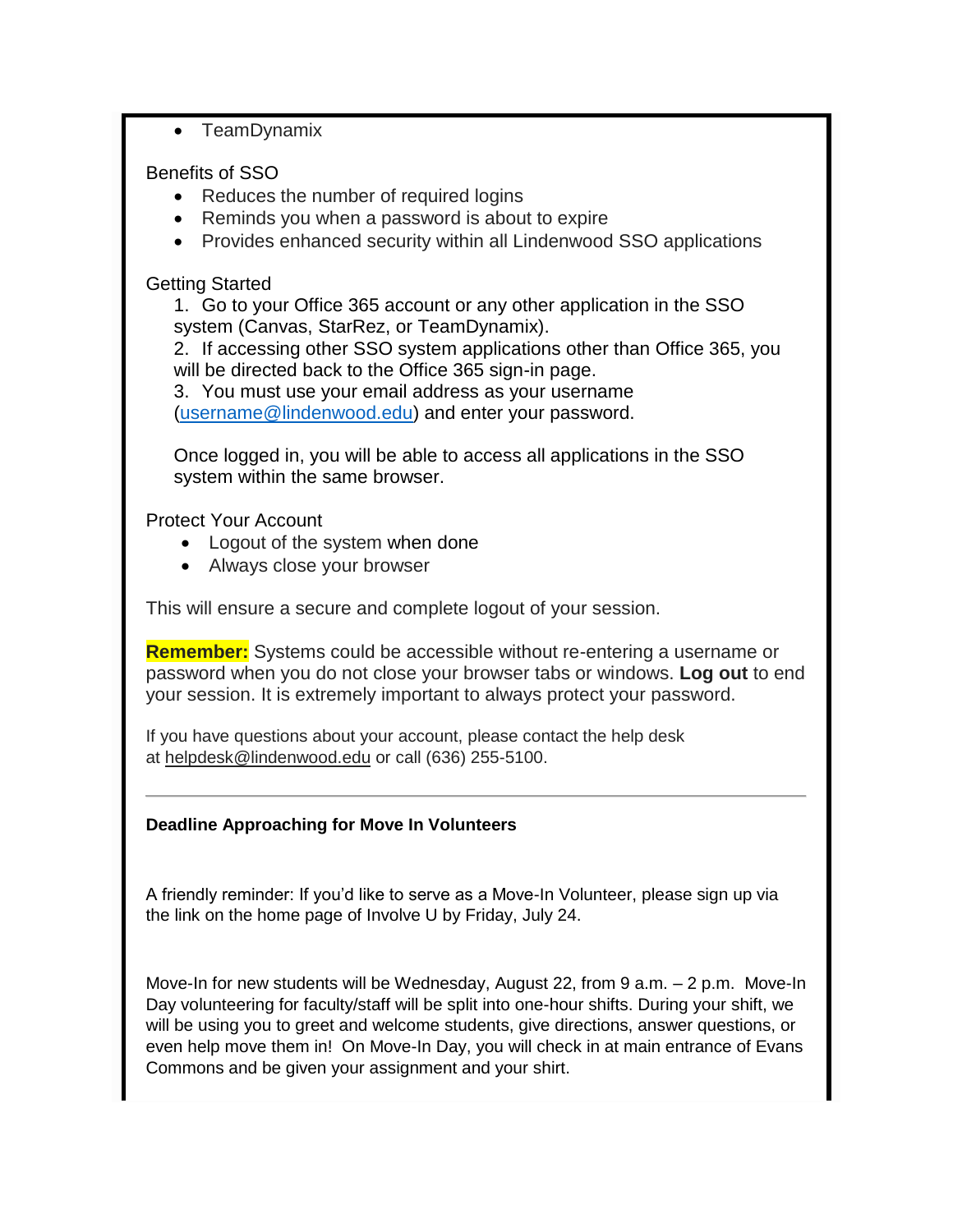If you would like to assist, please go to your portal and click on Involve U. Once in Involve U, you'll see a yellow box on the home page containing a link to where you can sign up. Please feel free to sign up for multiple shifts if you'd like. A confirmation email will be sent to you confirming your shift(s).

Thank you for all that you do for our students! We look forward to seeing you at Move-In Day!

#### **Pedestal Foods to Hold Job Fair July 17 and 19**

Pedestal Foods will hold a job fair on July 17 and July 19 at 10 a.m. – 3 p.m. and 5-7 p.m. on both days in the Spellmann Center Dining Hall. See [the flier](http://felix.lindenwood.edu/newsletter/2018_07/jobfair.pdf) for more information.

#### **Patterson-Mills Presents at Conference**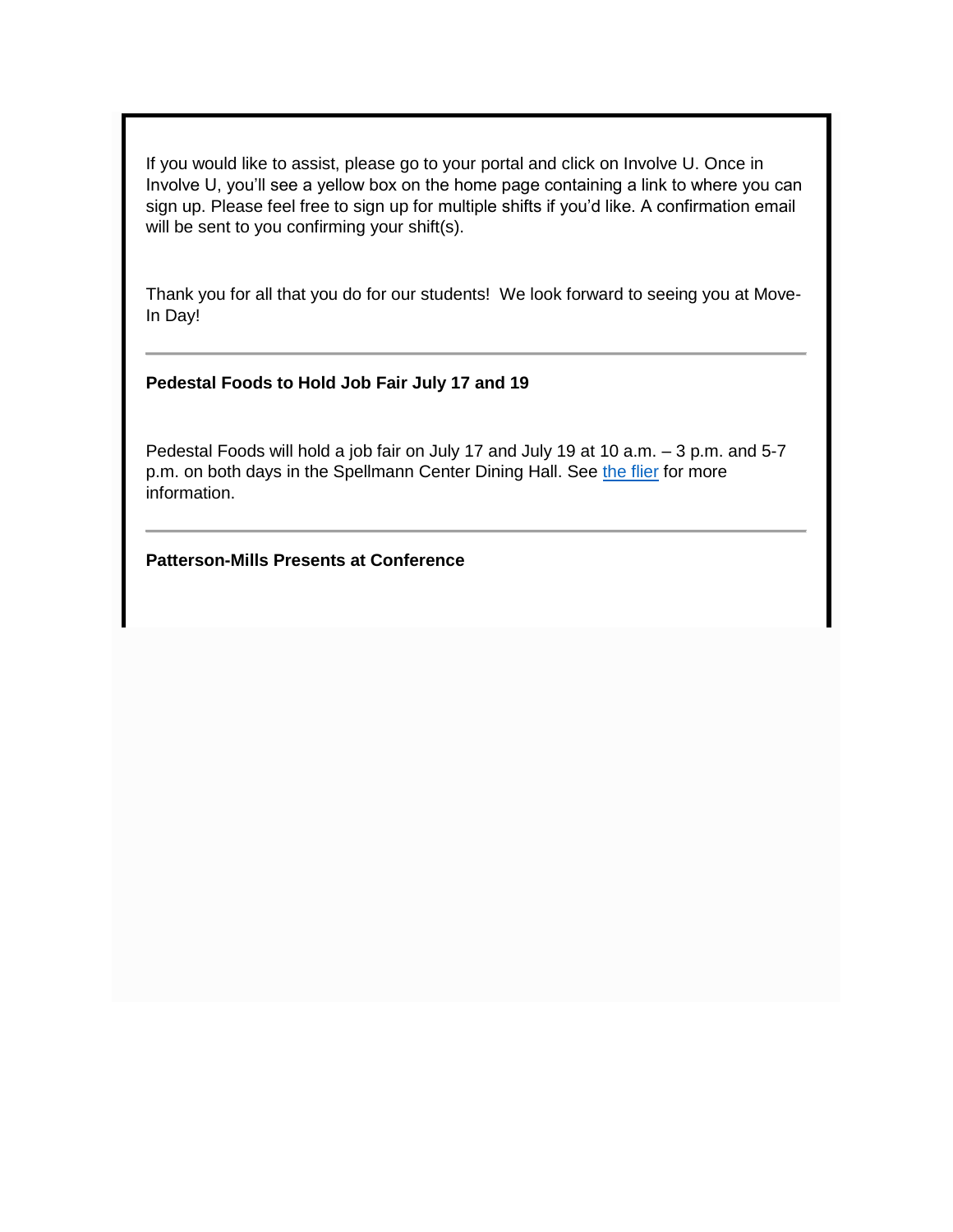Dr. Sarah Patterson-Mills and colleagues Dr. Azra Karajic (Walsh University)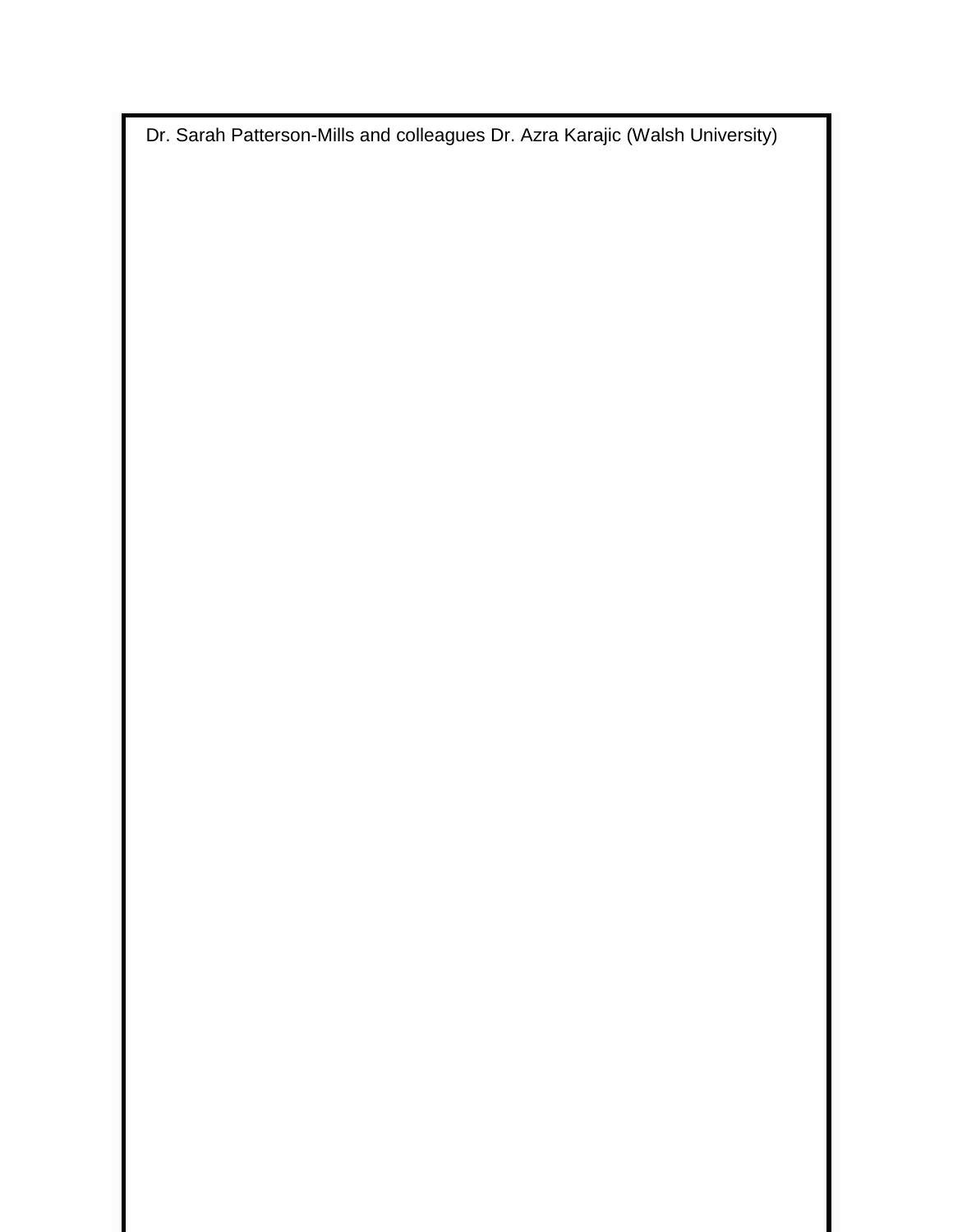and Billie Streufeurt (Augustana University) presented "The Ethics Unpresentation: Taking Charge in the Face of Ethical Uneasiness" at the National Career Development Association on June 30. The presentation successfully opened up several new dialogues surrounding the complexity of ethics in a globalized, unpredictable economy and labor force and identified several new themes when identifying and processing ethical dilemmas. A case elicited from the audience, which exemplified the role of globalization in career counseling. The presenters openly discussed ethical considerations, personal biases and clinical approaches when working with diverse clients cutting across-cultural, ethnic, gender and racial divisions.

An article will be forthcoming from the discussion for the online version of the national publication, *Career Convergence.* In addition, Patterson-Mills and her colleagues were asked to consider creating a national pre-conference session next year to train members on innovative, constructionist ethical approaches.

#### **Gietschier Featured in National Baseball Hall of Fame and Museum Article**



Dr. Steve Gietschier, associate professor of history, was recently featured in an article in the current issue of *Memories and Dreams*, the official magazine of the National Baseball Hall of Fame and Museum. John Rosengren quotes Gietschier several times in "Baseball's Newspaper: The Sporting News Reigned as the Bible of Baseball for Almost a Century." Gietschier worked as the archivist for the *Sporting News* from 1986 to 2008. *Memories and Dreams* is available in print form to members of the museum's support group.

## **LAST CALL: Apply Now to Become an Employee Fellow**

[Apply now to become an Employee Fellow!](https://www.myworkday.com/lindenwood/d/inst/15$158872/9925$3843.htmld) The [Lindenwood Learning Academy](http://www.lindenwood.edu/human-resources/lindenwood-learning-academy/fellows/) is now accepting applications through **July 15** for the Employee Fellow Program. Five fellows will be chosen by mid-August.

- Employee Fellow for Communication
- Employee Fellow for Diversity, Equity, and Inclusion
- Employee Fellow for Leadership and Supervision
- Employee Fellow for Service Excellence
- Employee Fellow for Technology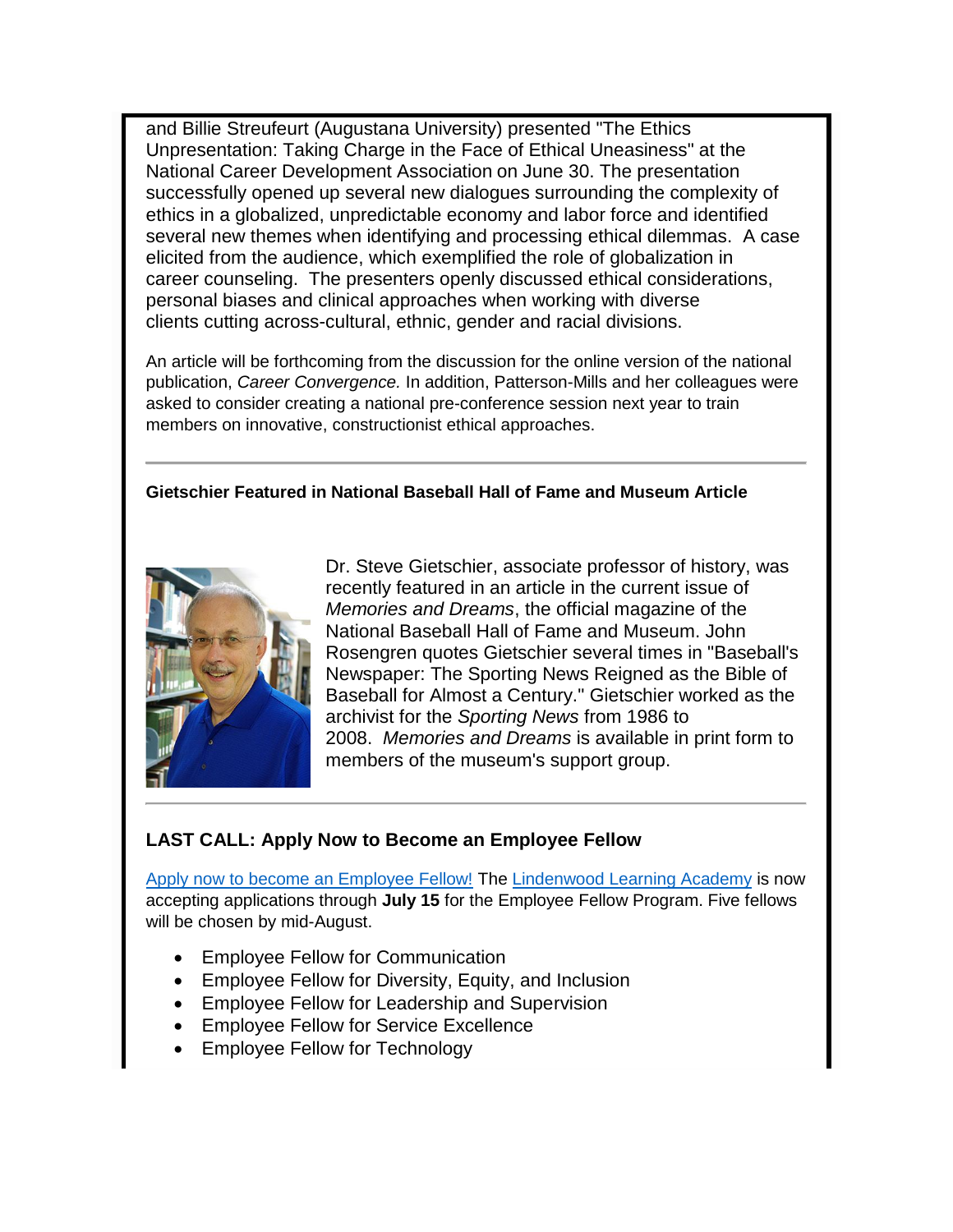*Non-faculty employees will be given priority consideration for Employee Fellow positions. Applications for Faculty Fellows will be open in the spring.* 

#### **Application**

Applications will be available in Workday in the Careers worklet.

Fellows will earn a stipend of \$5000 for two semesters (\$2500 at the end of each semester) for undertaking this work.

#### **Selection Process**

Employee Fellows will be selected by the respective Lindenwood Learning Academy advisory committees. Applications will be evaluated for creativity, feasibility, and potential benefit to the Lindenwood system, and will undergo initial review anonymously to assure impartiality.

The Employee Fellow Program provides an opportunity for Lindenwood's full-time employees to practice leadership in areas of professional development. Fellows also advocate for, support, and guide the Lindenwood Learning Academy during their tenure and will serve as an ongoing resource to their colleagues throughout the Lindenwood system in the area of their study.They will be responsible for developing and implementing learning opportunities for Lindenwood employees within the themes listed above. Visit the Learning Academy's [webpage](http://www.lindenwood.edu/human-resources/lindenwood-learning-academy/fellows/) to learn more.

For questions, contact Brittany Brown, [BBrown@lindenwood.edu.](mailto:BBrown@lindenwood.edu)

#### **Recent Editions**

[The Digest archive](http://www.lindenwood.edu/about/digest-archives/)

[Belleville Digest archive](http://www.lindenwood.edu/belleville/about/lindenwood-belleville-digest-archives/)

## **Events and Deadlines**

- **Through August:** [Tech workshops for employees](http://felix.lindenwood.edu/newsletter/2018_05/summer2018catalog.pdf)
- **July 25:** SafeZone Training, 2 4 p.m. in Harmon Hall Dunseth Auditorium
- **July 26-29:** Gymnastics Camp [alawson@lindenwood.edu](mailto:alawson@lindenwood.edu) for info.
- **Aug. 11:** [2018 Adjunct Instructor Conference,](https://lindenwood.az1.qualtrics.com/SE/?SID=SV_4YL5UBz26JTm9Vz&Q_JFE=0) 7 a.m. noon, J. Scheidegger Center for the Arts. *(Attendees receive \$50 stipend)*